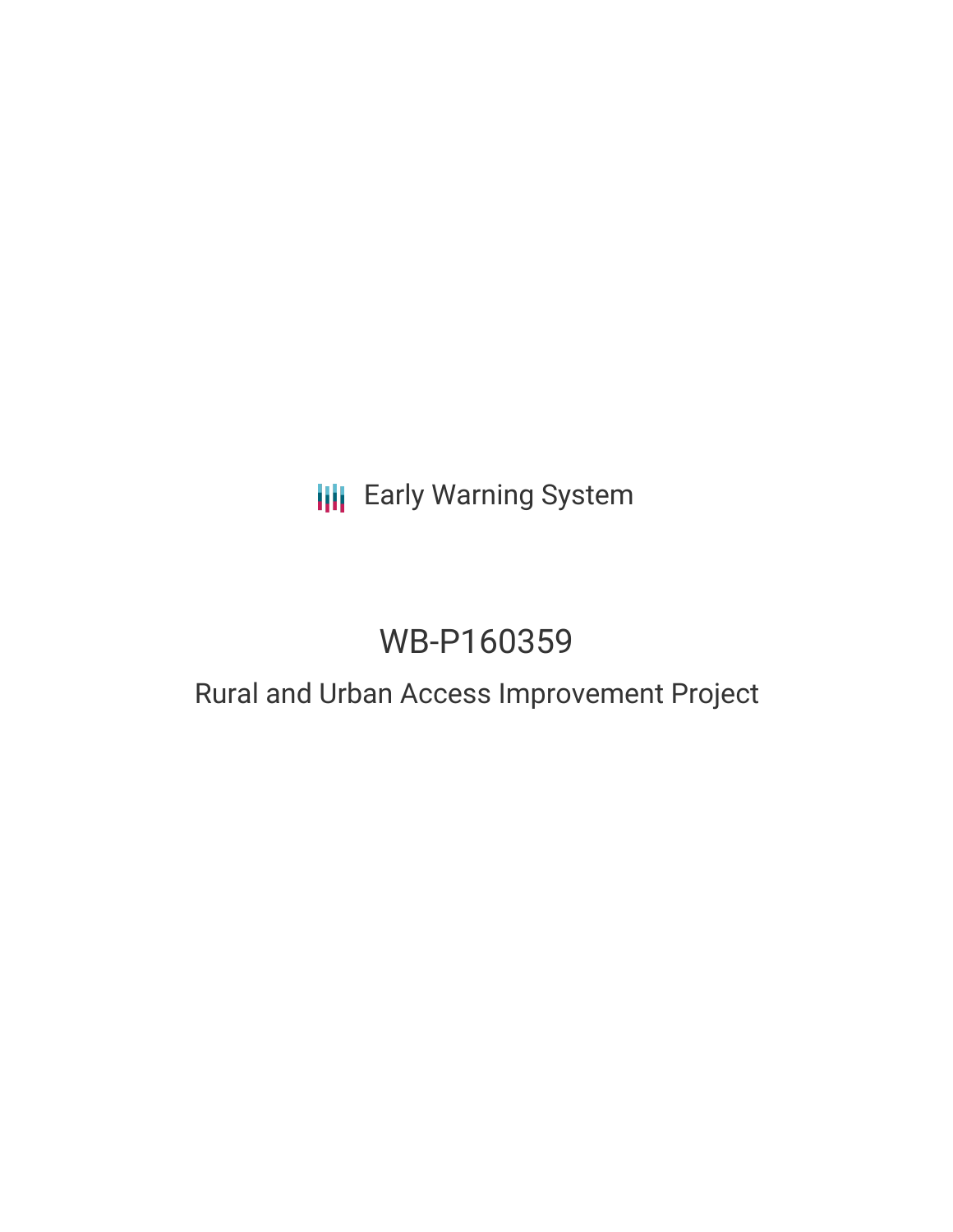

#### **Quick Facts**

| <b>Countries</b>               | Nicaragua       |
|--------------------------------|-----------------|
| <b>Specific Location</b>       | Managua         |
| <b>Financial Institutions</b>  | World Bank (WB) |
| <b>Status</b>                  | Active          |
| <b>Bank Risk Rating</b>        | B               |
| <b>Voting Date</b>             | 2017-03-06      |
| <b>Sectors</b>                 | Infrastructure  |
| <b>Investment Type(s)</b>      | Loan            |
| <b>Investment Amount (USD)</b> | \$96.80 million |
| <b>Project Cost (USD)</b>      | \$96.80 million |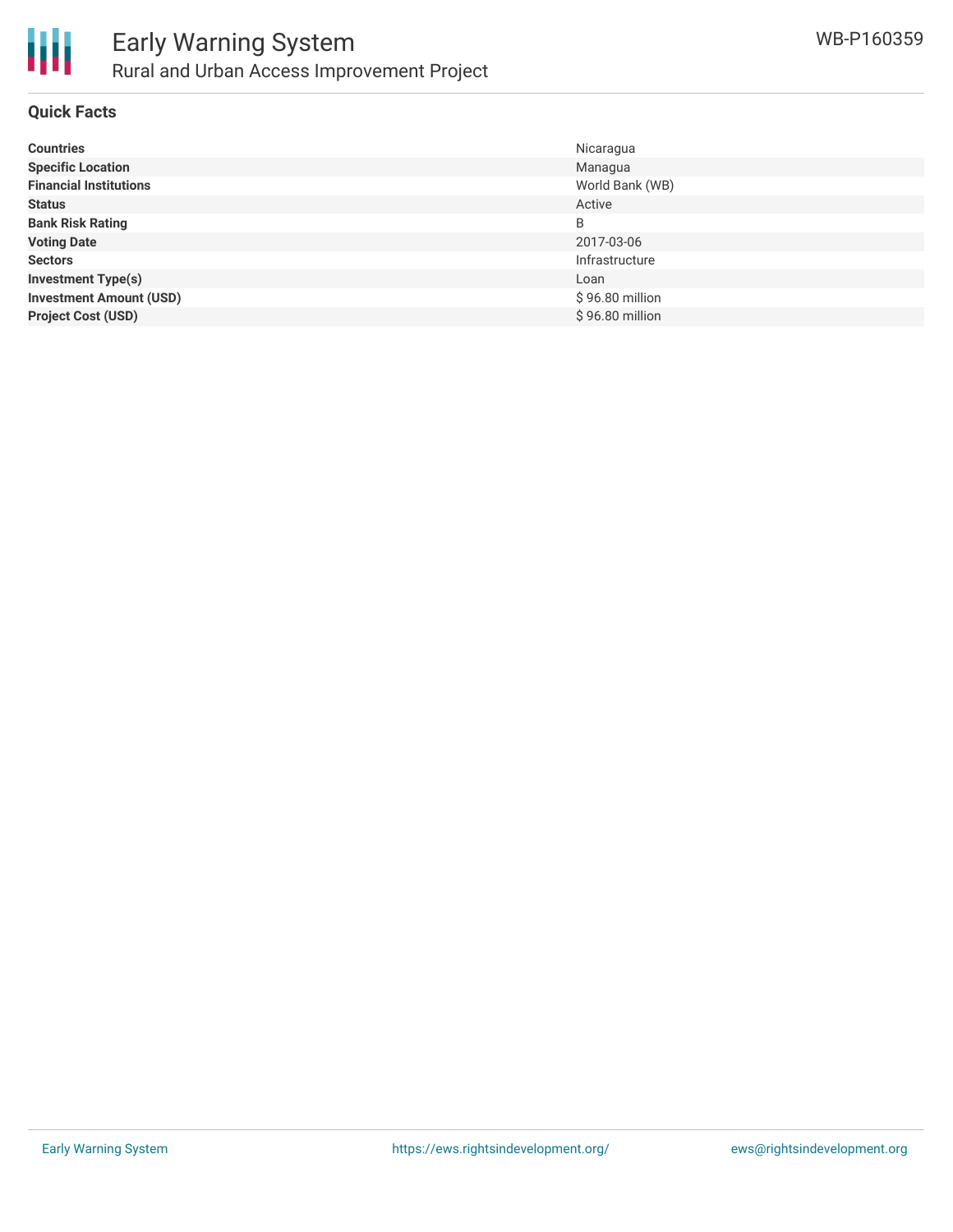

#### **Project Description**

The development objectives of Rural and Urban Access Improvement Project for Nicaragua are to: (a) improve safe and sustainable access to markets and services in targeted rural and urban areas of the Recipient; and (b) in the event of an emergency, provide immediate and effective response to said emergency.

This project has four components. 1) The first component, Road Infrastructure Improvement, will finance physical works for road rehabilitation and maintenance to improve road connections of the population to social services and markets and ensure sustainability of road assets. It has the following sub-components: (i) Improving Urban Access to Managua; (ii) Rehabilitating and Improving Rural Roads; (iii) Maintaining Road Assets; and (iv) Building Resilience to Climate Change in the Road Sector. 2) The second component, Road Safety, will support activities to strengthen the institutional capacity for managing road safety and physical works to improve road safety measures of the road network. It has the following subcomponents: (i) Reducing Selected Road Accident Hazardous Spots; and (ii) Strengthening Road Safety Management Capacity. 3) The third component is Institutional Strengthening and Implementation Support. 3) The fourth component, Immediate Response Mechanism, allows the Government to access resources for eligible expenditures in event of a crisis or emergency, to provide immediate and effective response to said crisis or emergency.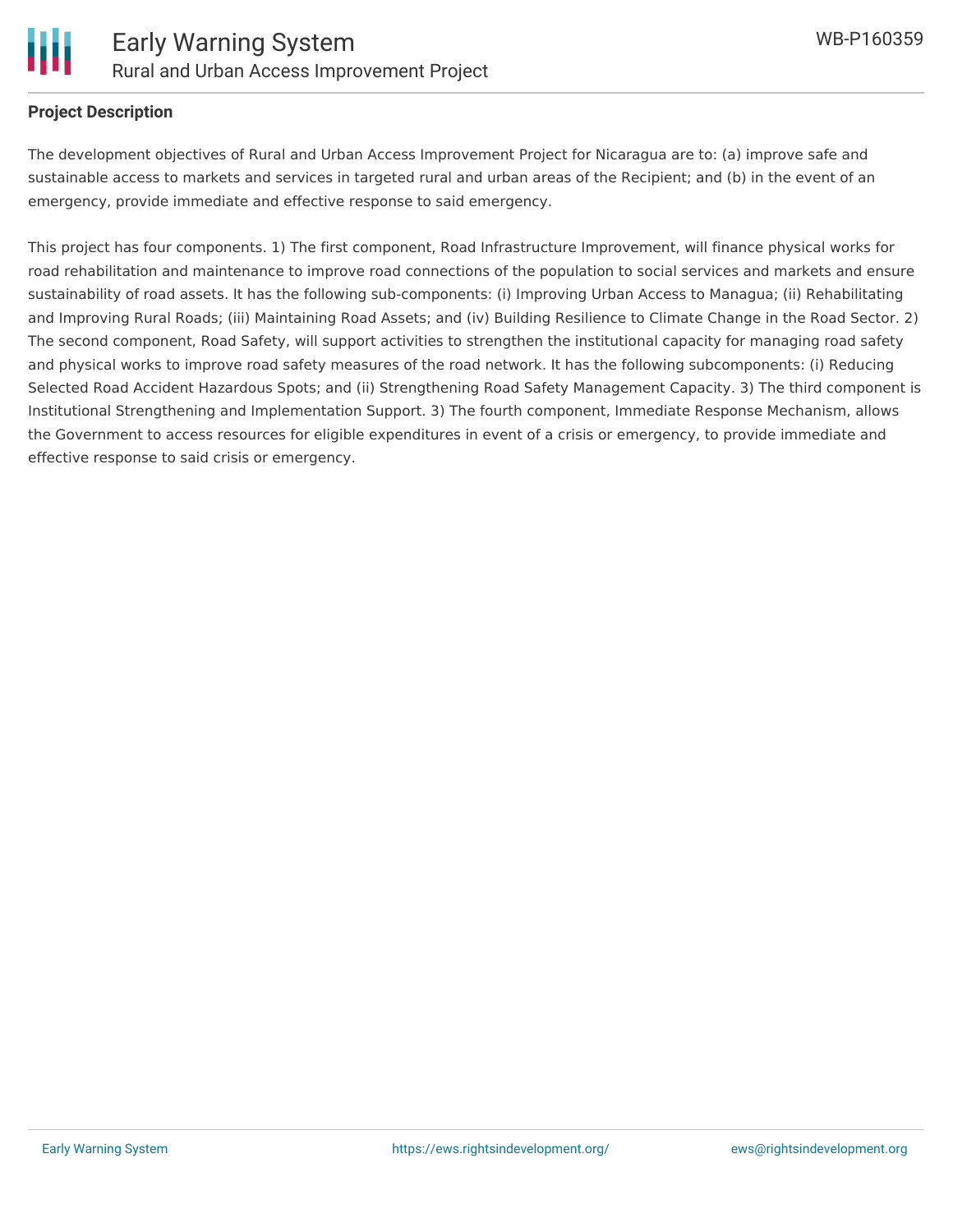

#### **Investment Description**

World Bank (WB)

The World Bank's International Development Association (IDA) is providing US\$96.80 in Investment Project Financing to this project, which is the total project cost.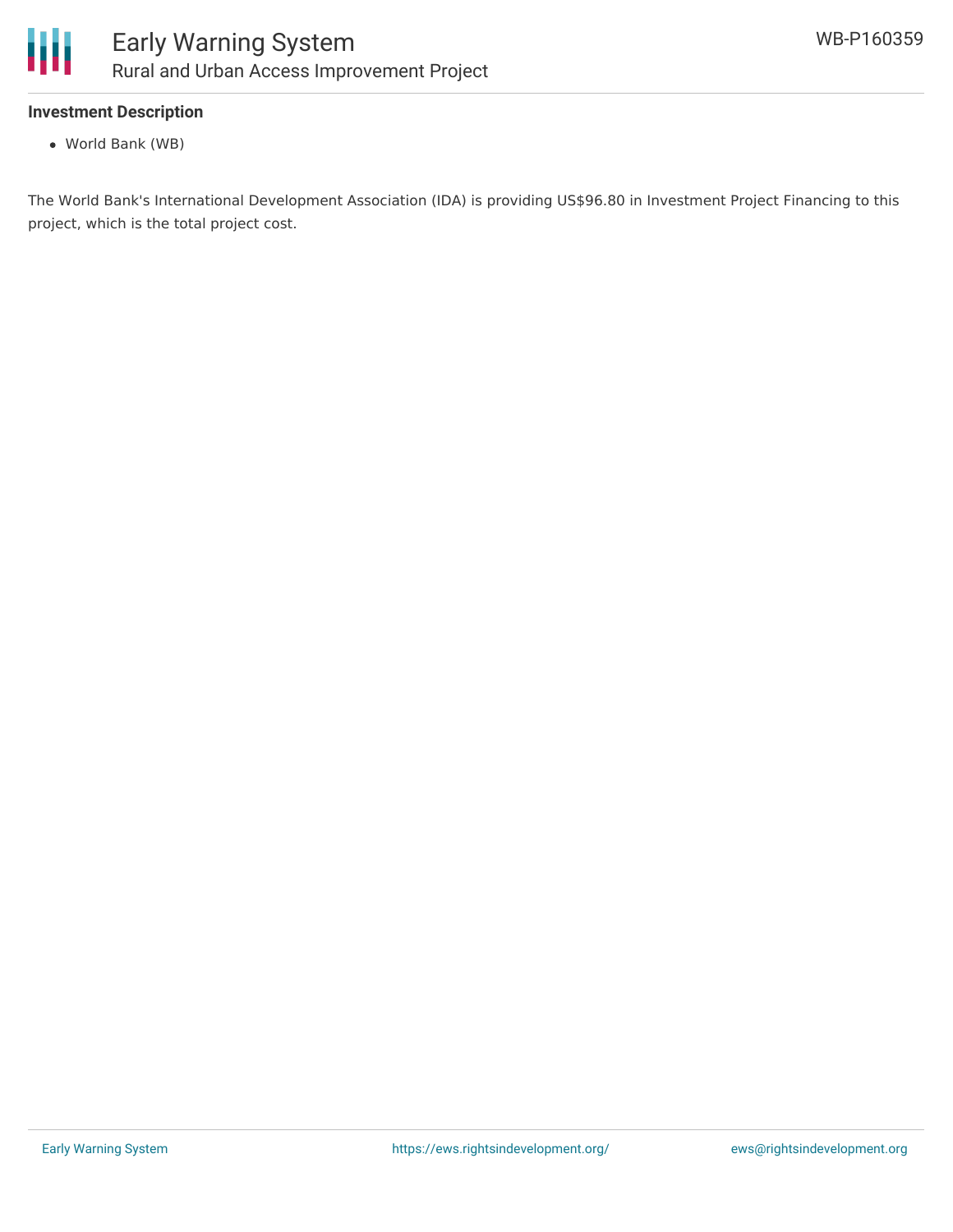

#### **Contact Information**

ACCOUNTABILITY MECHANISM OF WORLD BANK

The World Bank Inspection Panel is the independent complaint mechanism and fact-finding body for people who believe they are likely to be, or have been, adversely affected by a World Bank-financed project. If you submit a complaint to the Inspection Panel, they may investigate to assess whether the World Bank is following its own policies and procedures for preventing harm to people or the environment. You can contact the Inspection Panel or submit a complaint by emailing ipanel@worldbank.org. You can learn more about the Inspection Panel and how to file a complaint at: http://ewebapps.worldbank.org/apps/ip/Pages/Home.aspx.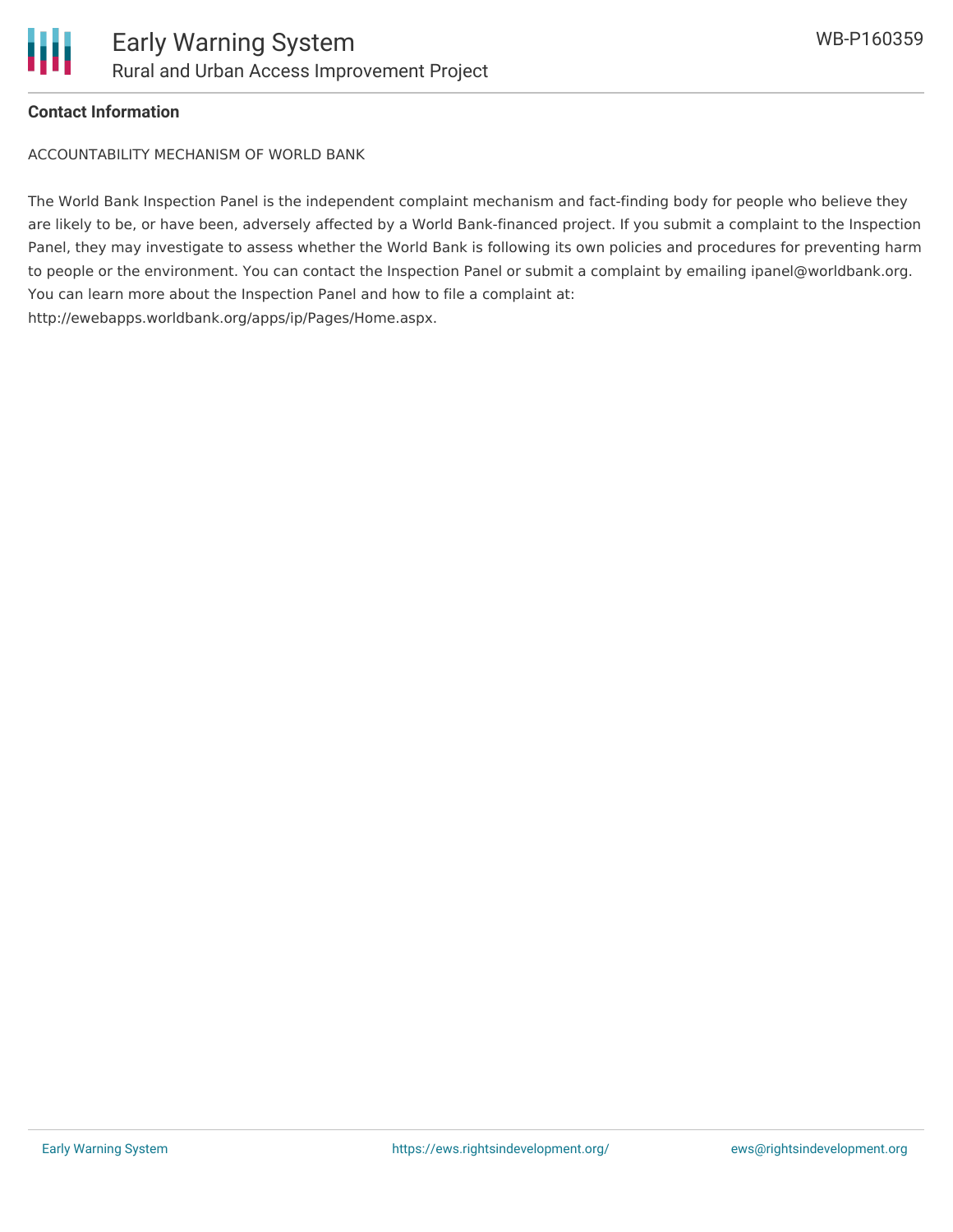

### Early Warning System Rural and Urban Access Improvement Project

#### **Bank Documents**

- Appraisal Project Information [Document-Integrated](https://ewsdata.rightsindevelopment.org/files/documents/59/WB-P160359_JXm2zWh.pdf) Safeguards Data Sheet Rural and Urban Access Imp [Original Source]
- Concept Integrated Safeguards Data [Sheet-Integrated](https://ewsdata.rightsindevelopment.org/files/documents/59/WB-P160359_92hIN6Q.pdf) Safeguards Document Rural and Urban Access Imp [Original Source]
- Nicaragua Rural and Urban Access [Improvement](https://ewsdata.rightsindevelopment.org/files/documents/59/WB-P160359_ZB83ifc.pdf) Project (English) [\[Original](http://documents.worldbank.org/curated/en/556961489074487201/pdf/Project-Appraisal-Document-PAD-P160359-2017-02-13-10-54-002-02142017.pdf) Source]
- Nicaragua Rural And Urban Access Improvement Project : [environmental](http://documents.worldbank.org/curated/en/339781483069602588/pdf/SFG2810-V2-EA-SPANISH-P160359-Box396343B-PUBLIC-Disclosed-12-28-2016.pdf) assessment (Vol. 2) : Mejoram [Original Source]
- Nicaragua Rural And Urban Access Improvement Project : [environmental](http://documents.worldbank.org/curated/en/597961483070545316/pdf/SFG2810-V3-EA-SPANISH-P160359-Box396343B-PUBLIC-Disclosed-12-28-2016.pdf) assessment (Vol. 3) : Informe [Original Source]
- Nicaragua Rural And Urban Access Improvement Project : [environmental](http://documents.worldbank.org/curated/en/346501483071014348/pdf/SFG2810-V4-REVISED-EA-SPANISH-P160359-PUBLIC-Disclosed-1-23-2017.pdf) assessment (Vol. 4) : Valorac [Original Source]
- Nicaragua Rural And Urban Access Improvement Project : [environmental](http://documents.worldbank.org/curated/en/231341483077789810/pdf/SFG2810-V5-EA-SPANISH-P160359-Box396343B-PUBLIC-Disclosed-12-28-2016.pdf) assessment (Vol. 5) : Valorac [Original Source]
- Nicaragua Rural And Urban Access Improvement Project : [environmental](http://documents.worldbank.org/curated/en/522221483078387144/pdf/SFG2810-V6-EA-SPANISH-P160359-Box396343B-PUBLIC-Disclosed-12-28-2016.pdf) assessment (Vol. 6) : Valorac [Original Source]
- Nicaragua Rural And Urban Access Improvement Project : [environmental](http://documents.worldbank.org/curated/en/652231483079395788/pdf/SFG2810-V7-EA-SPANISH-P160359-Box396343B-PUBLIC-Disclosed-12-28-2016.pdf) assessment (Vol. 7) : Valorac [Original Source]
- Nicaragua Rural And Urban Access Improvement Project : [environmental](http://documents.worldbank.org/curated/en/273231483079933673/pdf/SFG2810-V8-EA-SPANISH-P160359-Box396343B-PUBLIC-Disclosed-12-29-2016.pdf) assessment (Vol. 8) : Valorac [Original Source]
- Nicaragua Rural and Urban Access Improvement Project : [environmental](http://documents.worldbank.org/curated/en/586441483092830660/pdf/SFG2814-EA-SPANISH-P160359-Box396343B-PUBLIC-Disclosed-12-29-2016.pdf) assessment : Marco de gestion [Original Source]
- Nicaragua Rural And Urban Access Improvement Project : [environmental](http://documents.worldbank.org/curated/en/628441483069273208/pdf/SFG2810-V1-EA-SPANISH-P160359-Box396343B-PUBLIC-Disclosed-12-28-2016.pdf) assessment : Proyecto de adoq [Original Source]
- Nicaragua Rural and Urban Access [Improvement](http://documents.worldbank.org/curated/en/702221483079971435/pdf/SFG2803-IPP-SPANISH-P160359-Box396343B-PUBLIC-Disclosed-12-28-2016.pdf) Project : indigenous peoples plan : Plan para pueblos [Original Source]
- Nicaragua Rural and Urban Access Improvement Project : P160359 [Implementation](http://documents.worldbank.org/curated/en/594171496859571807/pdf/ISR-Disclosable-P160359-06-07-2017-1496859559793.pdf) Status Results Rep [Original Source]
- Nicaragua Rural Road [Infrastructure](https://ewsdata.rightsindevelopment.org/files/documents/59/WB-P160359_TcJo3IJ.pdf) Improvement Project : resettlement plan (Vol. 2) : Plan de rea [\[Original](http://documents.worldbank.org/curated/en/441901483091314599/pdf/SFG2813-V2-RP-SPANISH-P160359-Box396343B-PUBLIC-Disclosed-12-28-2016.pdf) Source]
- Nicaragua Rural Road [Infrastructure](https://ewsdata.rightsindevelopment.org/files/documents/59/WB-P160359_Wg7h5PJ.pdf) Improvement Project : resettlement plan (Vol. 3) : Plan de rea [\[Original](http://documents.worldbank.org/curated/en/321861483091990606/pdf/SFG2813-V3-RP-SPANISH-P160359-Box396343B-PUBLIC-Disclosed-12-28-2016.pdf) Source]
- Nicaragua Rural Road Infrastructure Improvement Project : resettlement plan : Plan de [reasentamien](http://documents.worldbank.org/curated/en/677171483088683864/pdf/SFG2813-V1-RP-SPANISH-P160359-Box396343B-PUBLIC-Disclosed-12-28-2016.pdf) [Original Source]
- Nicaragua- P160359- Rural and Urban Access [Improvement](https://ewsdata.rightsindevelopment.org/files/documents/59/WB-P160359_uswaA0T.pdf) Project Procurement Plan [\[Original](http://documents.worldbank.org/curated/en/791421496961491365/pdf/Plan-Archive-1.pdf) Source]